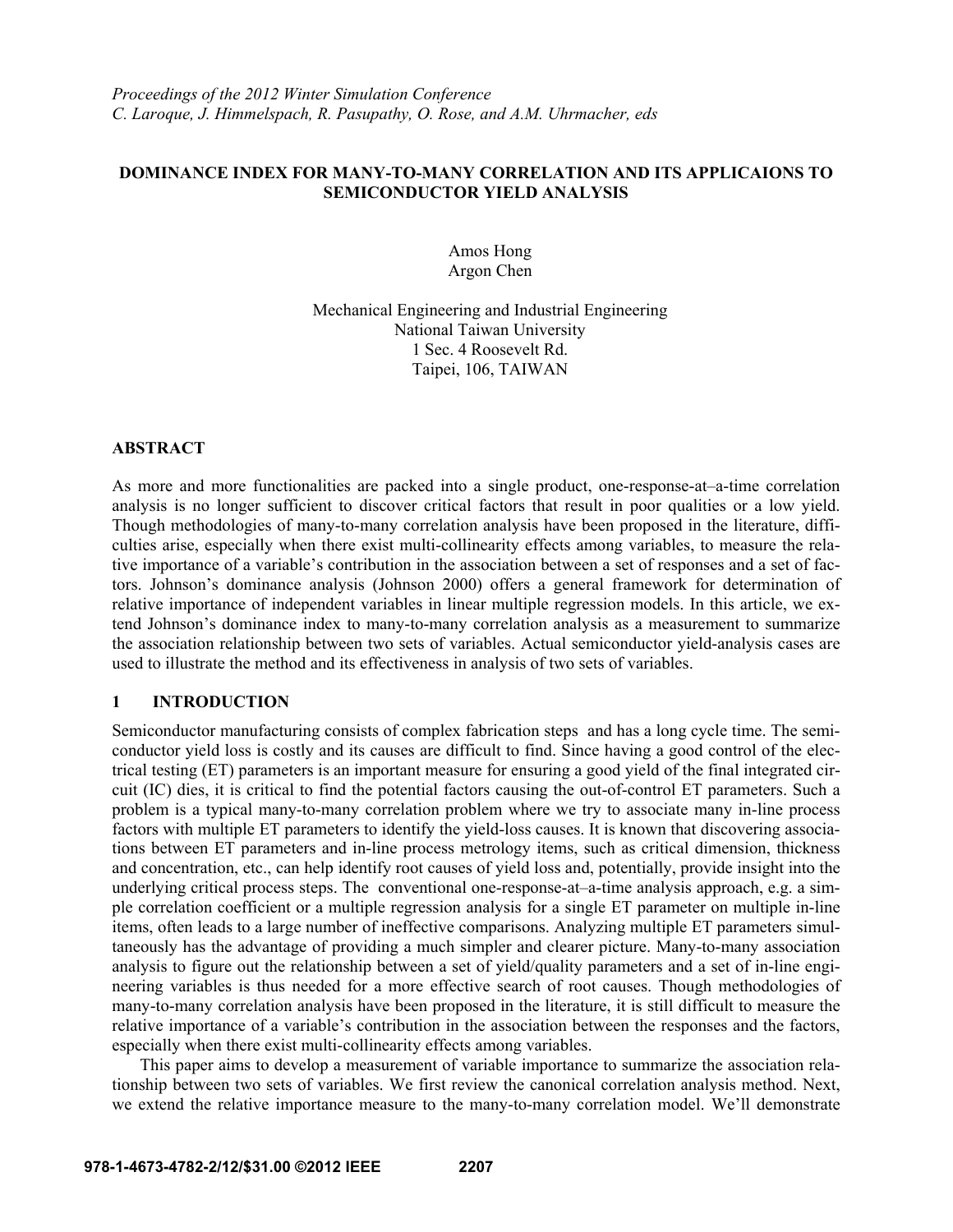and validate the proposed index for the many-to-many correlation analysis through hypothetical cases and a real semiconductor yield analysis case.

# **2 RELATIVE IMPORTANCE (RI) FOR CANONICAL CORRELATION ANALYSIS (CCA)**

### **2.1 Canonical Correlation Analysis (CCA)**

Although many-to-many association is not popular to semiconductor yield analyst, many methods have been developed in the areas of multivariate statistics analysis and process control. Two common methods to study the relationship between two set of variables are partial least square (PLS) (Wold 1975) and canonical correlation analysis (CCA) (Hotelling 1936). Since there are several advantages of CCA over PLS, we'll focus on CCA for the development of many-to-many relative importance indices. We first briefly introduce the CCA method and the notation required throughout this paper. Denote by *x* a *p*-dimensional vector in the space of variables representing the first set and similarly by *y* a *q*-dimensional vector representing the second set of variables. After collecting *n* observations from each set of variables, the (*n*-by-*p*) matrix of zero-mean unit-norm variables *X* and the (*n*-by-*q*) matrix of zero-mean unit-norm variables *Y* are expressed into the form:

$$
X = \{X_{ij}\} \quad i = 1,...,n \quad j = 1,...,p \text{, and} \tag{1}
$$

$$
Y = \{Y_{ik}\}\quad i = 1,...,n \quad k = 1,...,q
$$
 (2)

Assume that *X* and *Y* are full-rank matrices  $(n \geq p+q)$ . The assumption of zero-mean unit-norm variable allows simplifying the expositions although it may cause some technical problem implicitly. All such technical problems can be resolved, usually by working with the raw data.

 The matrices of sample covariance among the *X* variables, among the *Y* variables, and between the two sets are

$$
\Sigma_x = (\mathcal{V}_{n-1}) X^t X,\tag{3}
$$

$$
\sum_{y} = (\frac{1}{n-1})Y^t Y, \text{and} \tag{4}
$$

$$
\Sigma_{yx} = \Sigma_{xy}^{\ \ t} = (\frac{1}{n-1})Y^t X \ . \tag{5}
$$

CCA attempts to derive a linear combination of the variables, *canonical variates*, of each data set for maximizing their correlation while PLS is to maximize the covariance. Canonical score vectors, denoted by *u* and *v*, are *n* observations of canonical variates of each data set. Under the consideration of scaling, *u* and *v* are expressed as follows:

$$
u = X\alpha \text{, and} \tag{6}
$$

$$
v = Y\beta \tag{7}
$$

where  $\alpha$  and  $\beta$  are canonical coefficients, the weights of the linear combination, which are sought to maximize the square sample correlation coefficient of the two canonical score vectors, *u* and *v*:

$$
\rho(v,u)^2 = \frac{(\beta^t \Sigma_{yx} \alpha)^2}{(\beta^t \Sigma_y \beta)(\alpha^t \Sigma_x \alpha)}
$$
\n(8)

where  $\rho(\cdot)$  denotes correlation function.

In order to simplify the optimization problem, coefficient transformation is introduced by setting

$$
a = \Sigma_x^{\frac{1}{2}} \alpha \text{, and} \tag{9}
$$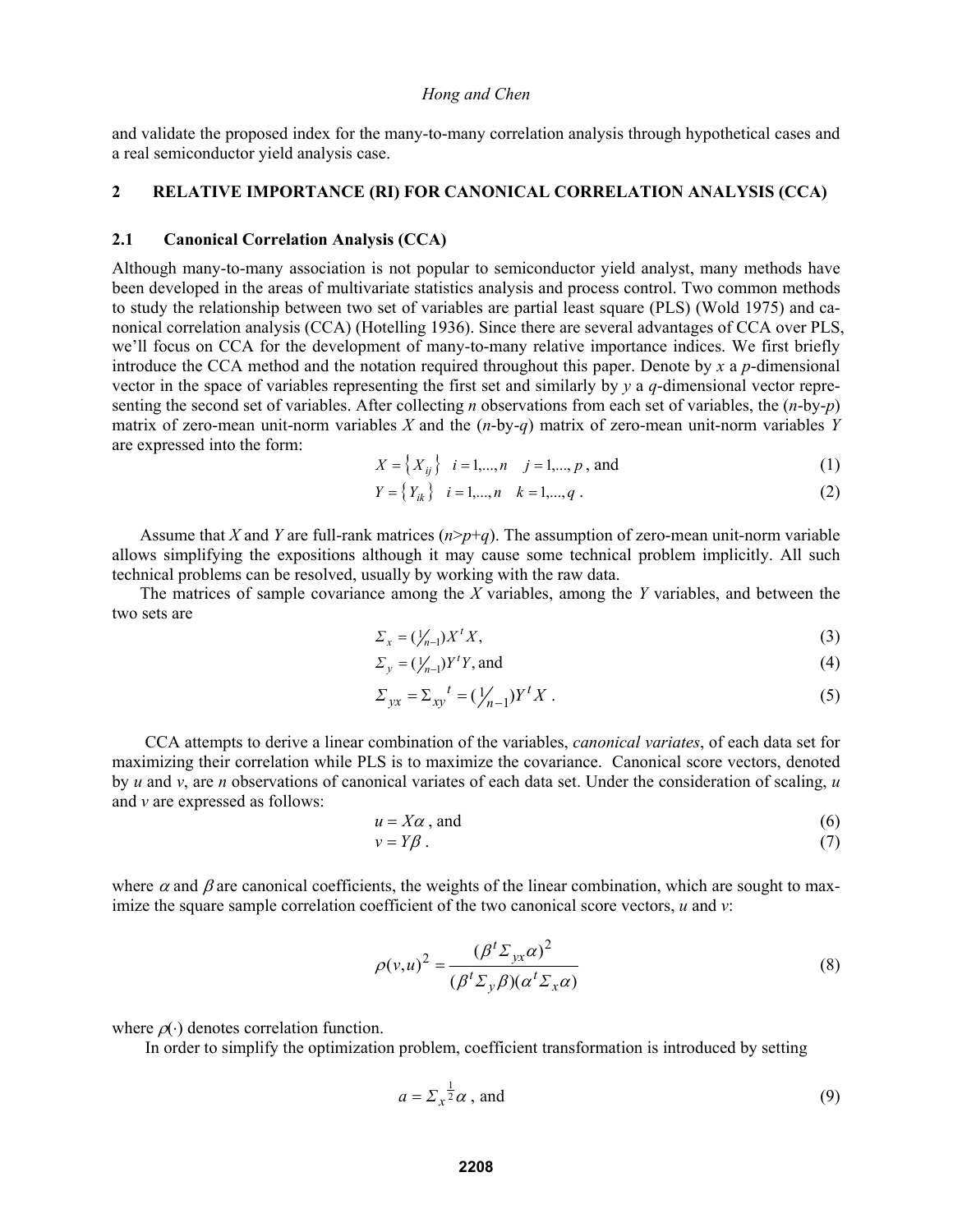$$
b = \sum_{y} \frac{1}{2} \beta \tag{10}
$$

Then the objective function becomes

$$
\rho(v, u)^2 = \frac{(b^t \Sigma_y^{-\frac{1}{2}} \Sigma_{yx} \Sigma_x^{-\frac{1}{2}} a)^2}{(b^t b)(a^t a)}.
$$
\n(11)

It is straight forward to show the CCA solution is converted to solve *a* and *b* in the following formulation:

max: 
$$
\rho(v, u)^2 = (b^t \Sigma_y^{-\frac{1}{2}} \Sigma_{yx} \Sigma_x^{-\frac{1}{2}} a)^2
$$
  
st.  $a^t a = 1$ ,  $b^t b = 1$  (12)

The solution for Equation (12) is much simpler and demands lower computing power than PLS. With the half inverse of covariance matrix  $\Sigma$ <sub>*y*</sub> $\frac{1}{2}$  and  $\Sigma$ <sub>*x*</sub> $\frac{1}{2}$ </sub>, it implies CCA deals with two transformed datasets  $(Y \sum_{y} \frac{1}{2}$  and  $X \sum_{x} \frac{1}{2}$ ) with the covariance matrix equal to an identity matrix, i.e. mutual independent datasets. Instead of iterative process of repeated computation by PLS, the whole CCA solution is thus simply given by the singular vectors of the singular value decomposition (SVD) of *K*:

$$
K = \Sigma_y^{-\frac{1}{2}} \Sigma_{yx} \Sigma_x^{-\frac{1}{2}} = U_K S_K V_K^t \,. \tag{13}
$$

Let  $\rho_r$  (positive real value) be the *r*th singular value in  $S_K$  and  $b_r$  and  $a_r$  be the corresponding *r*th singular vectors of  $U_K$  and  $V_K$ , respectively. The maximum number of canonical variable pairs is equal to  $d$ . The *r*th canonical coefficients ( $\alpha_r$ ,  $\beta_r$ ) are then given by

$$
\alpha_r = \Sigma_x^{-\frac{1}{2}} a_r, \text{ and} \tag{14}
$$

$$
\beta_r = \sum_{y} \frac{-\frac{1}{2}}{b_r} \tag{15}
$$

and the *r*th canonical score pair  $u_r$  and  $v_r$  are obtained by

$$
u_r = X\Sigma_x^{-\frac{1}{2}}a_r, \text{ and } \tag{16}
$$

$$
v_r = Y \Sigma_v^{-\frac{1}{2}} b_r \tag{17}
$$

with the *r*th canonical correlation equal to  $\rho_r$ :

$$
\rho(v_r, u_r) = b_r^{\ t} \Sigma_y^{-\frac{1}{2}} \Sigma_{yx} \Sigma_x^{-\frac{1}{2}} a_r = \rho_r \ . \tag{18}
$$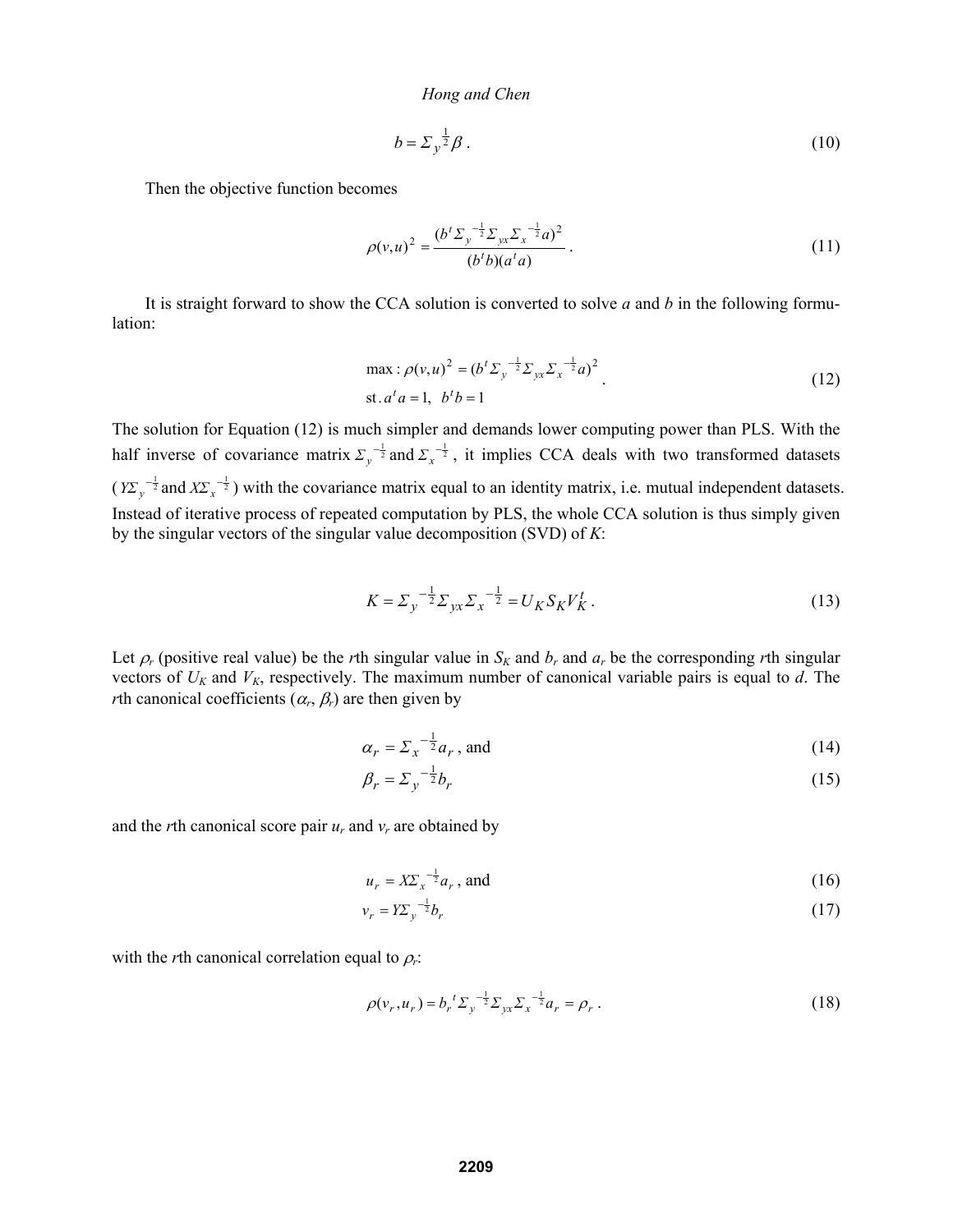### **2.2 Many-to-many Relative Importance (RI) Index**

Many relative importance indices have been proposed to assess the proportion of variance in a dependent variable explained by the independent variables in a linear regression model. General dominance index (Budescu 1993) is regarded in the literature as the most plausible assessment index due to both statistical and theoretical rationales (Johnson 2000; Lebreton, Ployhart, and Ladd 2004; Chao et al. 2008). General dominance index is defined as the average increment in *R-*square associated with an independent variable across all possible subset models. That is, general dominance index represents the average usefulness of an independent variable when it is included with each possible combination of other variables. Since the sum of general dominance indexes over all covariates is equal to model *R*-square. it can be expressed as the proportion of predictable variance accounted for by an independent variable.

An extension of general dominance index to multivariate regression model is proposed by (Azen and Budescu 2006). A recent work (Huo and Budescu 2009) has also extends the dominance approach to CCA. However, dominance index has a serious shortcoming, that is, difficult and time-consuming computation (Johnson 2000; Lebreton, Ployhart, and Ladd 2004; Chao et al. 2008). This method requires the computation of *R*-squares for all possible sub-models. Given *p* covariates in the linear regression model, there are  $(2^p-1)$  sub-models. In many-to-many correlation model with *p* and *q* variables respectively, there are  $(2^q -1) \times (2^p -1)$  sub-models. The computation demand increases in an exponential rate. For example, there will be 1023 sub-models for linear regression models with only 10 independent variables. The number of sub-models and required computing power is even staggering for many-to-many correlation models. Because the computation requirement of the general dominance index has limited its applicability, a heuristic method for estimating the general dominance index is then proposed (Johnson 2000). The heuristic dominance analysis not only requires much lower computation loading but also be shown to be highly consistent with general dominance index through real case validation (Johnson 2000), Monte Carlo experiments (Lebreton, Ployhart, and Ladd 2004) and bootstrap estimate of indices (Chao et al. 2008). We refer to this heuristic dominance index as Johnson's dominance index in this article. Johnson's dominance index considers a variable's relative importance under collinearity by using a set of uncorrelated independent variables transformed from the original variables. The process is divided into three steps. First is to transform the original variables into a new set of orthogonal variables with maximum similarity to the original variables. Second is to calculate the relative importance of the new orthogonal independent variables. Without the collinearity issue among the orthogonal variables, the final step is to distribute the relative importance of the orthogonal variables into the original ones based on their association.

 The relative importance expressed by Johnson's dominance index in one-to-many correlation has been given in (Johnson 2000). Extension to many-to-many correlation starts from standardized *X* and *Y* into unit-norm and zero-mean data matrix. It is to ensure the similarity between Johnson's dominance index and general dominance index since the comparison (Johnson 2000; Lebreton, Ployhart, and Ladd 2004; Chao et al. 2008) of the two indices have been concluded with their convergence under the standardized data distribution. The first step of the extension is to transform *X* and *Y* into maximally correlated orthogonal *Zx* and *Zy*, respectively, by finding the SVD of *X* and SVD of *Y*, respectively, as:

$$
X = U_x S_x V_x^t, \text{ and } \tag{19}
$$

$$
Y = U_y S_y V_y^t. \tag{20}
$$

The orthogonal  $Z_x$  maximally correlated to *X* and the orthogonal  $Z_y$  maximally correlated to *Y* are obtained, respectively, as:

$$
Z_x = U_x V_x^t, \text{ and } \tag{21}
$$

$$
Z_y = U_y V_y^t. \tag{22}
$$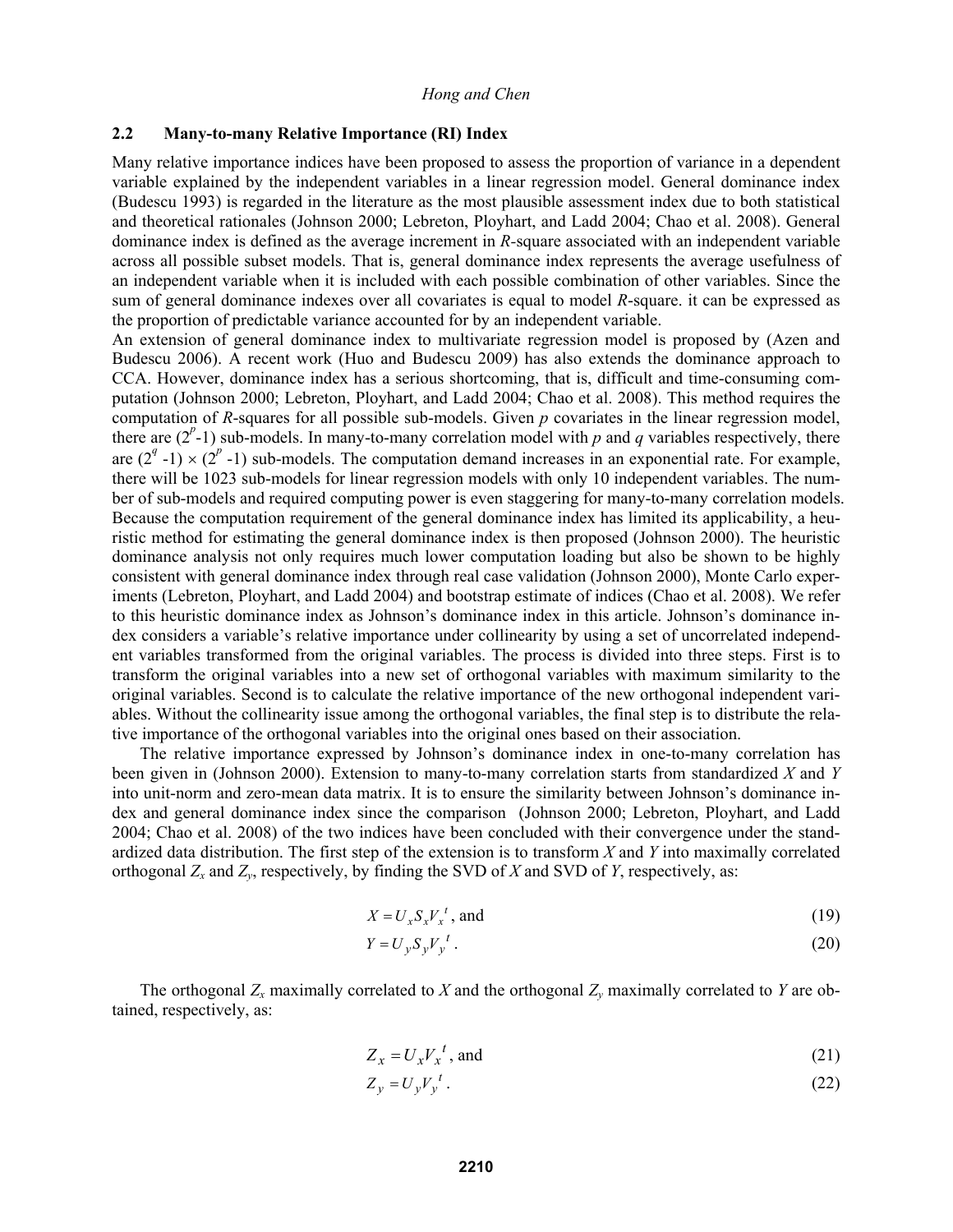The matrices of sample covariance among the  $Z_x$  variables, among the  $Z_y$  variables, and between the two sets are

$$
\Sigma_x^* = (n-1)^{-1} Z_x^{\ t} Z_x = (n-1)^{-1} I_p, \tag{23}
$$

$$
\Sigma_{y}^{*} = (n-1)^{-1} Z_{y}^{t} Z_{y} = (n-1)^{-1} I_{q} , \text{ and}
$$
 (24)

$$
\Sigma_{yx}^* = \Sigma_{xy}^{*t} = (n-1)^{-1} Z_y^t Z_x.
$$
 (25)

The process is then to seek new canonical coefficient  $\alpha^*$  and  $\beta^*$  to compose the new canonical scores vector  $u^*$  and  $v^*$ :

$$
u^* = Z_x \alpha^*, \text{ and } \tag{26}
$$

$$
v^* = Z_y \beta^*,\tag{27}
$$

and to maximize the objective  $\rho(v^*, u^*)^2$ :

$$
\rho(v^*, u^*)^2 = \frac{(\beta^{*t} \Sigma_{yx}^* \alpha^*)^2}{(\beta^{*t} \Sigma_x^* \beta^*) (\alpha^{*t} \Sigma_x^* \alpha^*)} = \frac{(\beta^{*t} \Sigma_y^* \Sigma_x \alpha^*)^2}{(\beta^{*t} \beta^*) (\alpha^{*t} \alpha^*)}.
$$
(28)

Similarly, the optimal sets of coefficients ( $\alpha^*$ 's,  $\beta^*$ 's), are given by SVD of the matrix  $Z_y^{\dagger}Z_x$ :

$$
Z_y^{\ t} Z_x = U S V^t \,. \tag{29}
$$

Let  $\rho_r$  (positive real value) be the *r*th singular value in *S* and  $b_r$  and  $a_r$  be the corresponding *r*th singular vectors of *U* and *V*, respectively. It implies the new *r*th canonical coefficient pair  $(\alpha_r^*, \beta_r^*)$  is given by the *r*th singular vector pair of *K*:

$$
\alpha_r^* = a_r \text{, and} \tag{30}
$$

$$
\beta_r^* = b_r. \tag{31}
$$

Therefore, the *r*th canonical correlation coefficient is still the singular value of  $K(\rho_r)$  and not changed by the matrix transformation:

$$
\rho(\mathbf{v}_r^*, \mathbf{u}_r^*) = \frac{b_r^{\ t}(n-1)^{-1}Ka_r}{\sqrt{(b_r^{\ t}(n-1)^{-1}b_r)(a_r^{\ t}(n-1)^{-1}a_r)}} = \rho_r \,. \tag{32}
$$

The *r*th pair of original standardized canonical coefficient can be obtained as follow:

$$
\alpha_r = \Sigma_x^{-\frac{1}{2}} \alpha_r^*, \text{ and} \tag{33}
$$

$$
\beta_r = \Sigma_y^{-\frac{1}{2}} \beta_r^* \,. \tag{34}
$$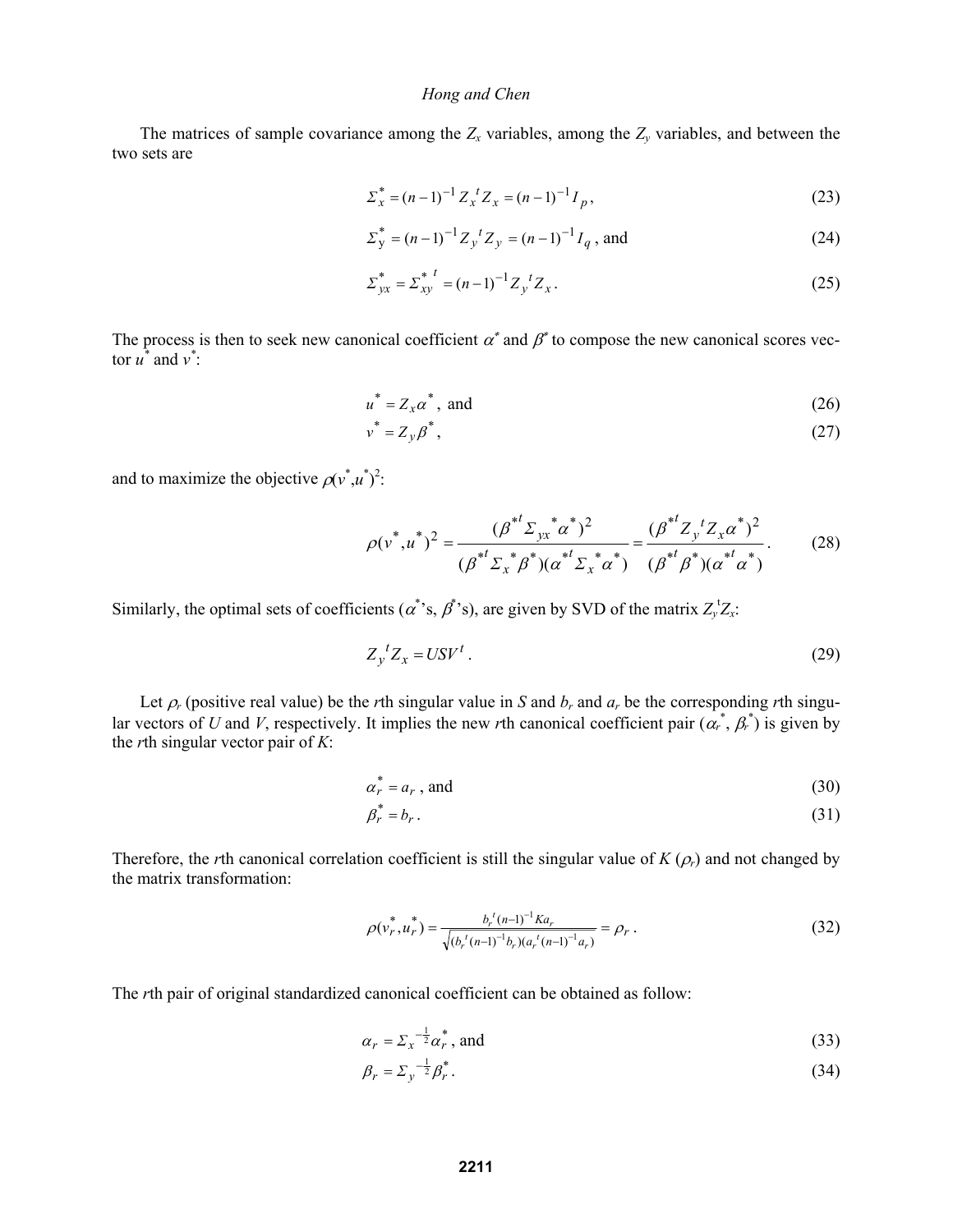The *r*th corresponding linear regression model pair with *R*-square equal to  $\rho_r^2$  is re-expressed as

$$
v_r^* (= Z_y \beta_r^*) = Z_x A_r + \varepsilon_{y \cdot r}^*, \text{ and} \tag{35}
$$

$$
u_r^* (= Z_x \alpha_r^*) = Z_y B_r + \varepsilon_{x}^*,
$$
\n(36)

where  $\varepsilon_{y,r}^*$  and  $\varepsilon_{x,r}^*$  are *n*-by-1 vector of errors with zero column mean,  $A_r$ , *p*-by-1 regression coefficient, and  $B_r$ ,  $q$ -by-1 regression coefficient.  $A_r$  and  $B_r$  are easily calculated from the equations as follows:

$$
A_r = \alpha_r^* \rho_r, \text{ and } (37)
$$

$$
B_r = \beta_r^* \rho_r \,. \tag{38}
$$

To determine the relative importance of  $X<sub>s</sub>$  is then to determine how the proportion of the relationship  $(\rho_r^2)$  explained by  $Z_{x,i}$  is associated with  $X_i$ . Since the relative importance of *X* contributed to the relationship should depend on the variance structure of *X*, it is easier to address the contribution through the orthogonal variables  $Z_x$ , the Johnson transformation of *X*. (39) shows how the variance in *X* is explained by *Zx*:

$$
X = Z_x A_x. \tag{39}
$$

Since  $Z_x$  is a linear transformation of  $X$ , the above equation is seen as a perfect multivariate regression model with zero residuals. The regression coefficient matrix  $A_x$  is also the correlation matrix between  $Z_x$ and  $X(Z_x^{\dagger}X)$ :

$$
A_x = \{A_{x\cdot l_j}\} = T_x^{-1} = V_x S_x V_x^t = Z_x^t X,
$$
\n(40)

where  $l=1, ..., p, j=1, ..., p$ , and  $A_{x,lj}$  is the element of the *l*th row and the *j*th column in  $A_x$ , representing the correlation between  $Z_{x,i}$  and  $X_i$ .

Similarly, the proportionate contribution of a particular  $X_j$  to  $\rho_r^2$ , denoted as  $D_{x\eta_j}$ , can be estimated by multiplying the proportion of variable in each  $X_j$  accounted for by  $Z_{x}$  ( $A_{x}$ <sup>2</sup>) by the proportion of  $\rho_r^2$  accounted for by  $Z_{x}$ <sup>2</sup> ( $A_{r}$ <sup>2</sup>) and sum the products:

$$
D_{x\,rj} = \sum_{l=1}^{p} A_{x\,lj}^{2} A_{rl}^{2} \quad \forall j \quad \forall r.
$$
 (41)

Furthermore, the correlation matrix between  $Z_y$  and  $Y$  can be expressed as follows:

$$
A_y = \{\Lambda_{y \circ k}\} = V_y S_y V_y^t = Z_y^t Y,
$$
\n(42)

where  $o=1, ..., q, k=1, ..., q$ , and  $A_{y \circ k}$  is the element of the *o*th row and *k*th column in  $A_y$ , representing the correlation between  $Z_{y\phi}$  and  $Y_k$ . Thus, the proportionate contribution of a particular  $Y_k$  to  $\rho_r^2$ , denoted as  $D_{\gamma r k}$ , can be as:

$$
D_{y \cdot rk} = \sum_{o=1}^{q} A_{y \cdot ok}^{2} B_{ro}^{2} \quad \forall k \quad \forall r.
$$
 (43)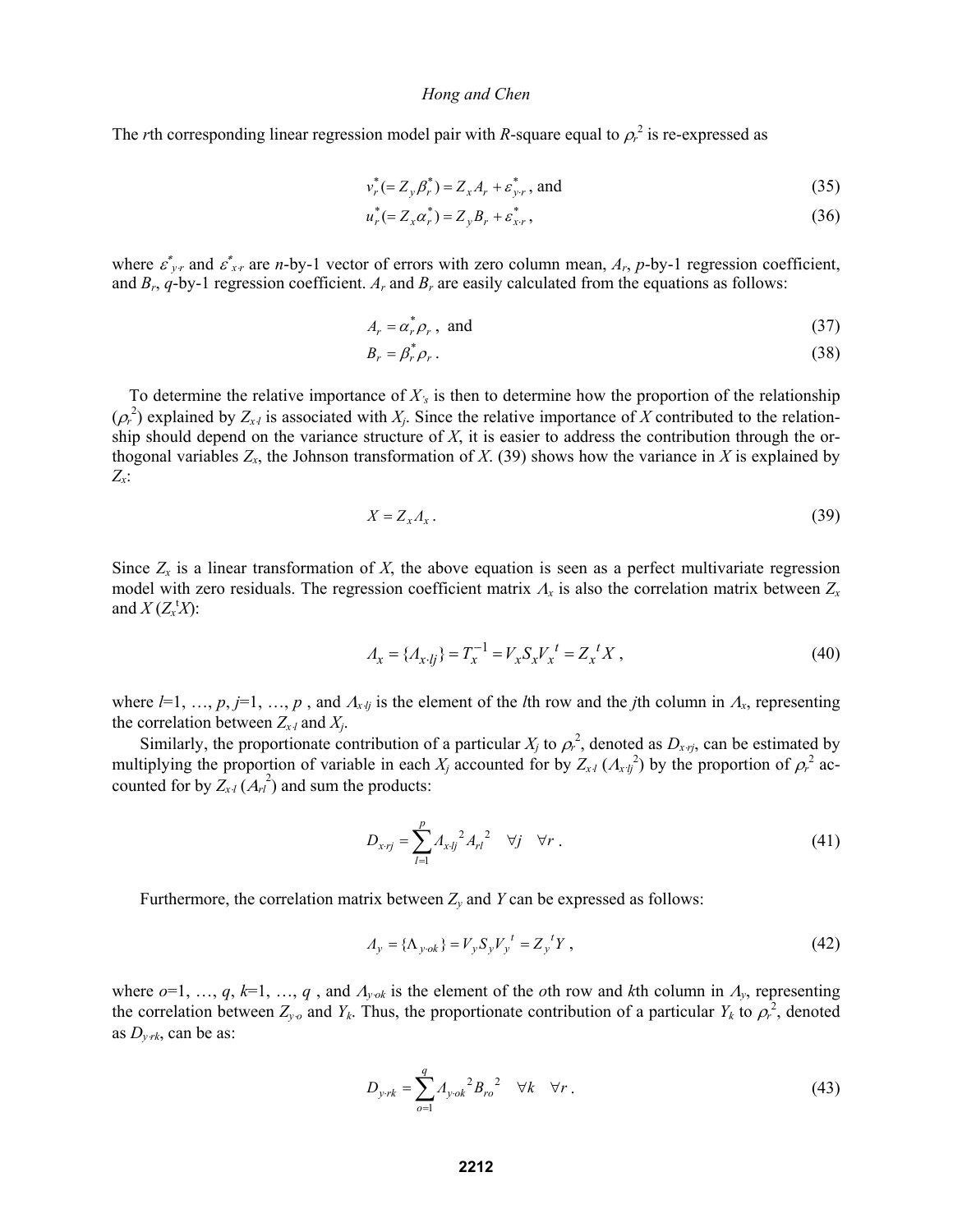*Proposition* 1: In the *r*th relationship of many-to-many correlation model, the relative importance of *X* set  $(D_{x}r_i)$  and the relative importance of *Y* set  $(D_{y}r_j)$  are both summed up to be the squared *r*th canonical correlation coefficient:

$$
\sum_{j=1}^{p} D_{x \cdot rj} = \rho_r^2
$$
, and (44)

$$
\sum_{k=1}^{q} D_{y \cdot rk} = \rho_r^2.
$$
 (45)

In summary, there are at most *d* sets of canonical correlations. The *r*th square canonical correlation  $\rho_r^2$  describes the residual relationship left over from the 1st, 2nd…, and (*r*-1)th canonical correlation pairs. The relative importance  $D_{x,y}$  for  $X_j$  and  $D_{y,k}$  for  $Y_k$  can be then obtained to explain how the relationship is established. Furthermore, selection of significant relationships is well studied in the literature (Marriott 1952, ; Lawley 1959) and can be easily conducted.

#### **3 APPLICATION TO SEMICONDUCTOR YIELD LEARNING**

The section gives two real semiconductor yield cases of a local manufacturing foundry fab to demonstrate the extension of Johnson's dominance index to many-to-many correlation analysis. In the first variable set, there are totally eight ET parameters of interest related to a certain MOSFET structure denoted by  $et_1$  $et_8$ . Two parameters,  $e t_1$  and  $e t_2$ , are measurements of the drain current in saturation  $I_d$  under specific conditions. Three parameters,  $et_3$ ,  $et_4$  and  $et_5$ , are to monitor the threshold voltage  $E_{th}$ . The other parameters,  $et_6$ , *et*7 and *et*8, are to monitor the charge-carrier effective mobility *N*.

In the second variable set, there are nine inline measurement items of interest denoted by  $l_1 \sim l_9$ . Their geometric relationship is represented in the sketch map of Figure 1. As can be seen, there are two correlated set. Items  $l_3$ ,  $l_4$ ,  $l_5$  and  $l_6$  are correlated. So are items  $l_7$ ,  $l_8$  and  $l_9$ .

There are different ET parameters of interest in each case while the nine inline items are all used to analyze. Besides, the false alarm rate  $\phi$  is set to be 0.01.



Figure 1: Geometric representation of inline metrology it *l l*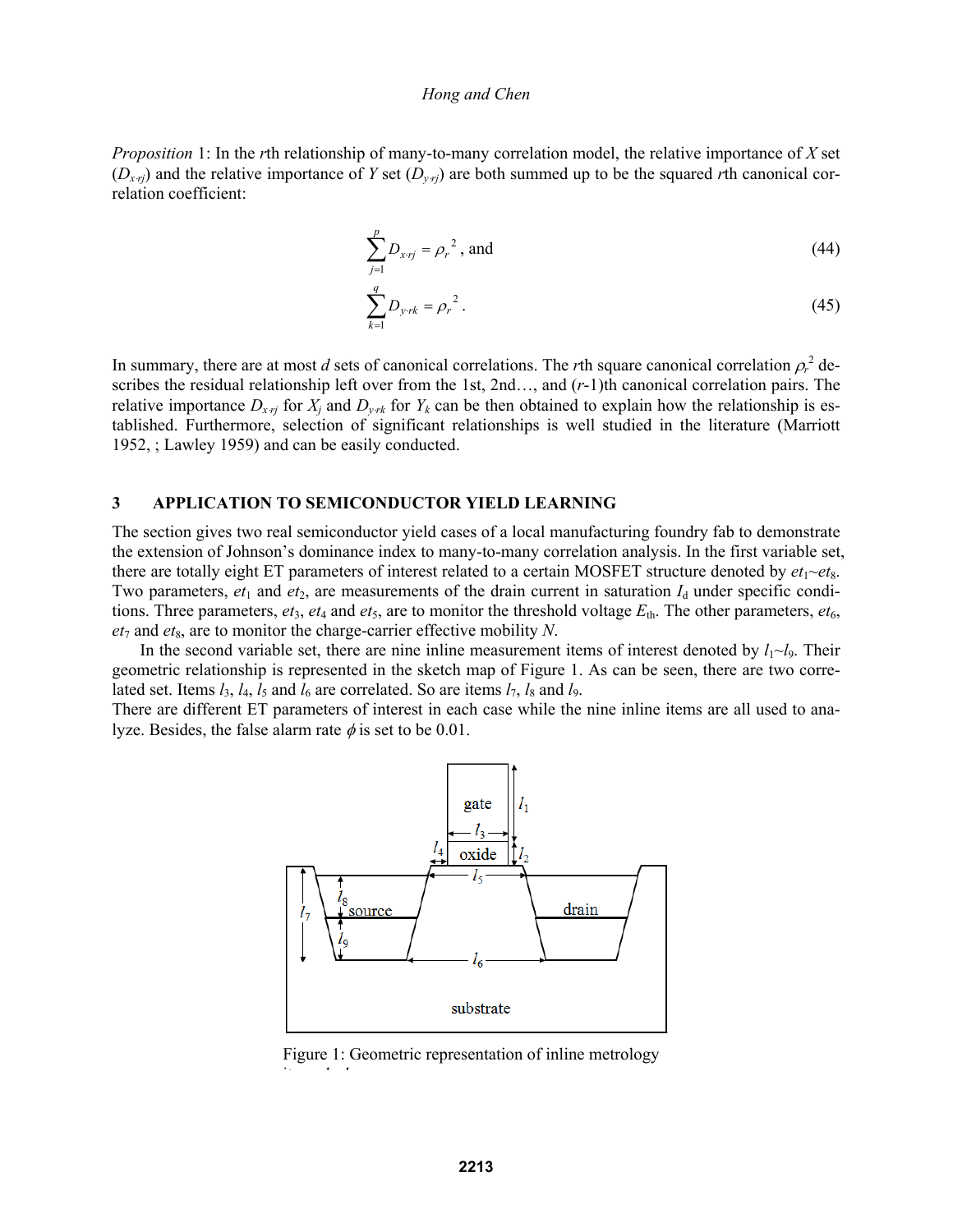#### **3.1 Case 1**

In the case, ET Parameters of interest are  $et_1$ ,  $et_2$ ,  $et_3$ ,  $et_4$  and  $et_7$ . Notice that there are five ET parameters and nine inline items with sample size equal to 160. Both PLSC2A and CCA find five different relationship pairs. The strength of the relationship pairs are compared in Table 1.

| pair | 7CA         |         | PLSC <sub>2</sub> A |         |
|------|-------------|---------|---------------------|---------|
|      | correlation | p-value | correlation         | p-value |
| 1st  | 0.5006      | 0.0001  | 0.4163              | 0.0121  |
| 2nd  | 0.4047      | 0.0204  | 0.2669              | 0.6800  |
| 3rd  | 0.2731      | 0.6367  | 0.2582              | 0.7364  |
| 4th  | 0.2072      | 0.9497  | 0.2080              | 0.9480  |
| 5th  | 0.1392      | 0.9992  | 0.1302              | 0.9996  |

Table 1: Case 1 comparison on correlation coefficient of relationship pair by PLSC2A and CCA

 The significant relationship pairs are shown in bold font. The purpose is to find significant associated relationships explaining the yield issues and to give information to solve the issue further. The first two CCA relationship pair interest analyst and domain engineers. The result is validated by further inspection. Figure 2 shows the contribution charts, Johnson's dominance index, for the first ET-to-inline CCA pair. As shown in Figure 2(b), the critical inline items are  $l_2$  and  $l_8$ . Other inline items are trivial with relative importance almost equal to zero. ET parameters  $et_2$ ,  $et_3$ ,  $et_4$  and  $et_7$  suffer from the impact of  $l_2$  and  $l_8$ while  $e t_7$  is impacted mostly and then  $e t_3$  is secondary. Figure 3 shows the contribution charts for second ET-to-inline CCA pair which explains the residual relationship left by first CCA pair. As shown in Figure 3(b), the critical inline items are  $l_3$ ,  $l_5$  and  $l_6$ ; as in Figure 3(a),  $et_2$  and  $et_1$  suffer major impact. Two independent associations between ET and inline are discovered by the proposed method.



Figure 2: Case1 contribution chart for first ET-to-inline CCA pair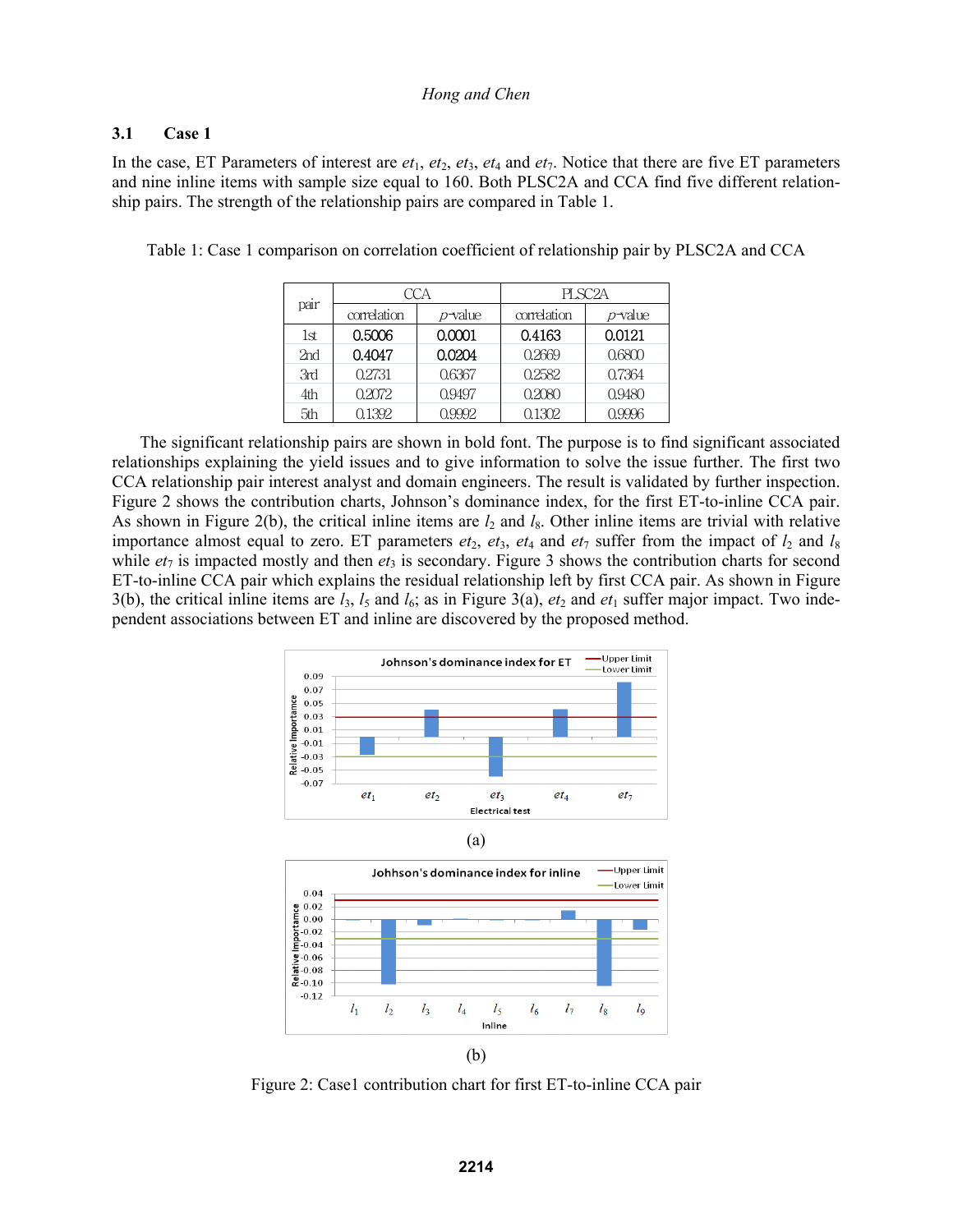

Figure 3: Case1 contribution chart for second ET-to-inline CCA i

## **3.2 Case 2**

In the case, ET Parameters of interest are  $et_1$ ,  $et_2$ ,  $et_5$ ,  $et_6$  and  $et_8$ . There are five ET parameters and nine inline items with sample size equal to 207. Both PLSC2A and CCA find five different relationship pairs. Their correlation coefficients are compared in Table 2.

Table 2: Case2 comparison on correlation coefficient of relationship pair by PLSC2A and CCA

| pair | CCA         |          | PLSC <sub>2</sub> A |                 |
|------|-------------|----------|---------------------|-----------------|
|      | correlation | p-value  | correlation         | <i>n-</i> value |
| 1st  | 0.4793      | < 0.0001 | 0.3248              | 0.0795          |
| 2nd  | 0.4051      | 0.0013   | 0.4047              | 0.0014          |
| 3rd  | 0.3399      | 0.0437   | 0.2854              | 0.2710          |
| 4th  | 0.2883      | 0.2518   | 0.2503              | 0.5470          |
| 5th  | 0.1532      | 0.9898   | 0.1875              | 0.9329          |

 First three CCA relationship pairs are significant and provide information to solve the yield issues. Figure 4 shows the contribution charts for the dominate ET-to-inline CCA pair. As can be seen, parameters  $et_6$  and  $et_8$  are mostly affected by root causes  $l_6$ ,  $l_7$  and  $l_8$ . Figure 5 shows the contribution charts for second ET-to-inline CCA pair. As can be seen,  $e^{t_3}$  is mostly affected and  $e^{t_6}$  is secondarily affected by the unique root cause  $l_3$ . In summary, the independent relationships found by the proposed method are ( $et_6$ ,  $et_8$ ) vs.  $l_7$ ,  $l_8$ ,  $l_9$ ), ( $et_3$ ,  $et_6$  vs.  $l_3$ ) and ( $et_1$ ,  $et_5$  vs.  $l_4$ ).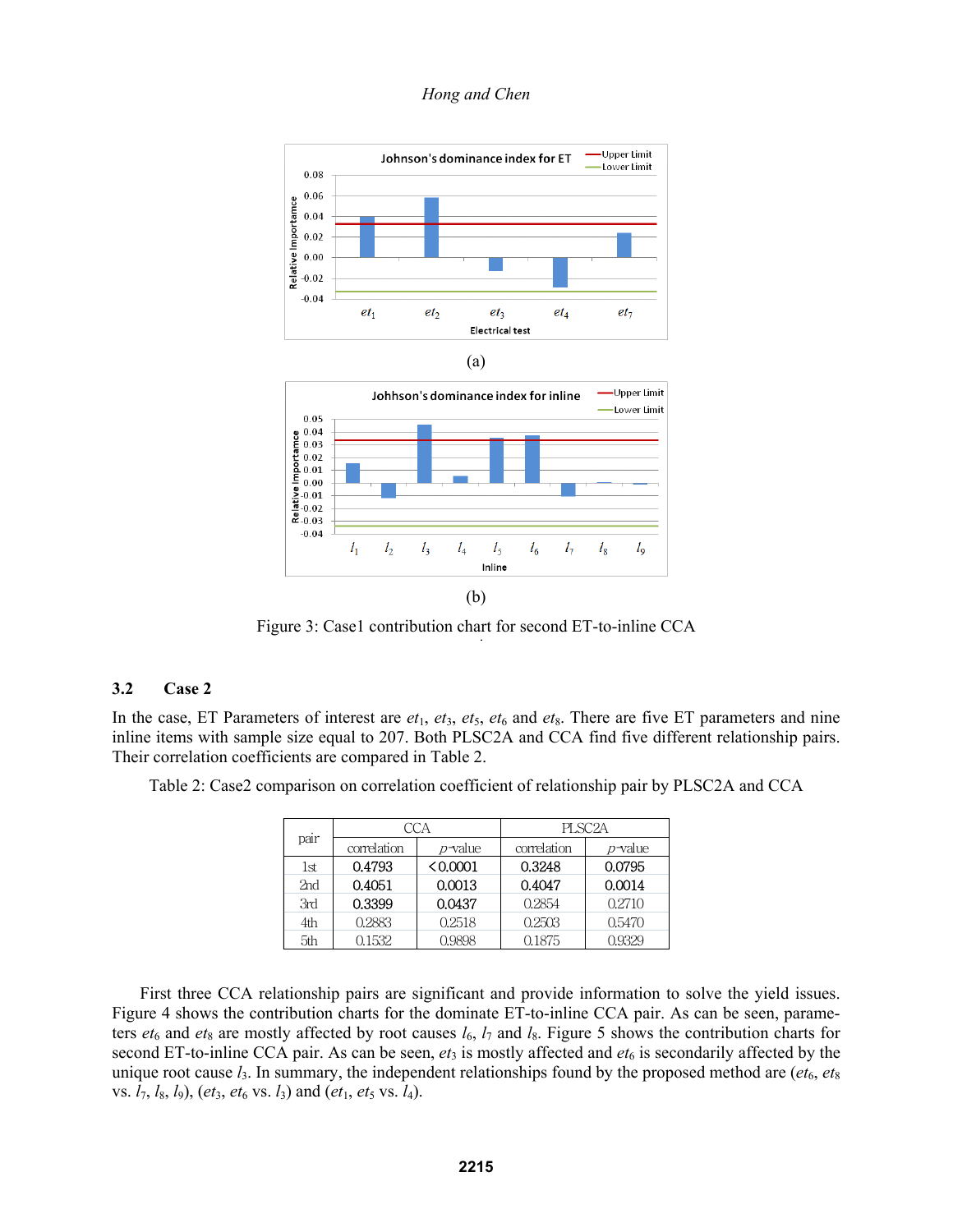



Figure 4: Case2 contribution chart for first ET-to-inline CCA pair



(b)

Figure 5: Case2 contribution chart for second ET-to-inline CCA pair